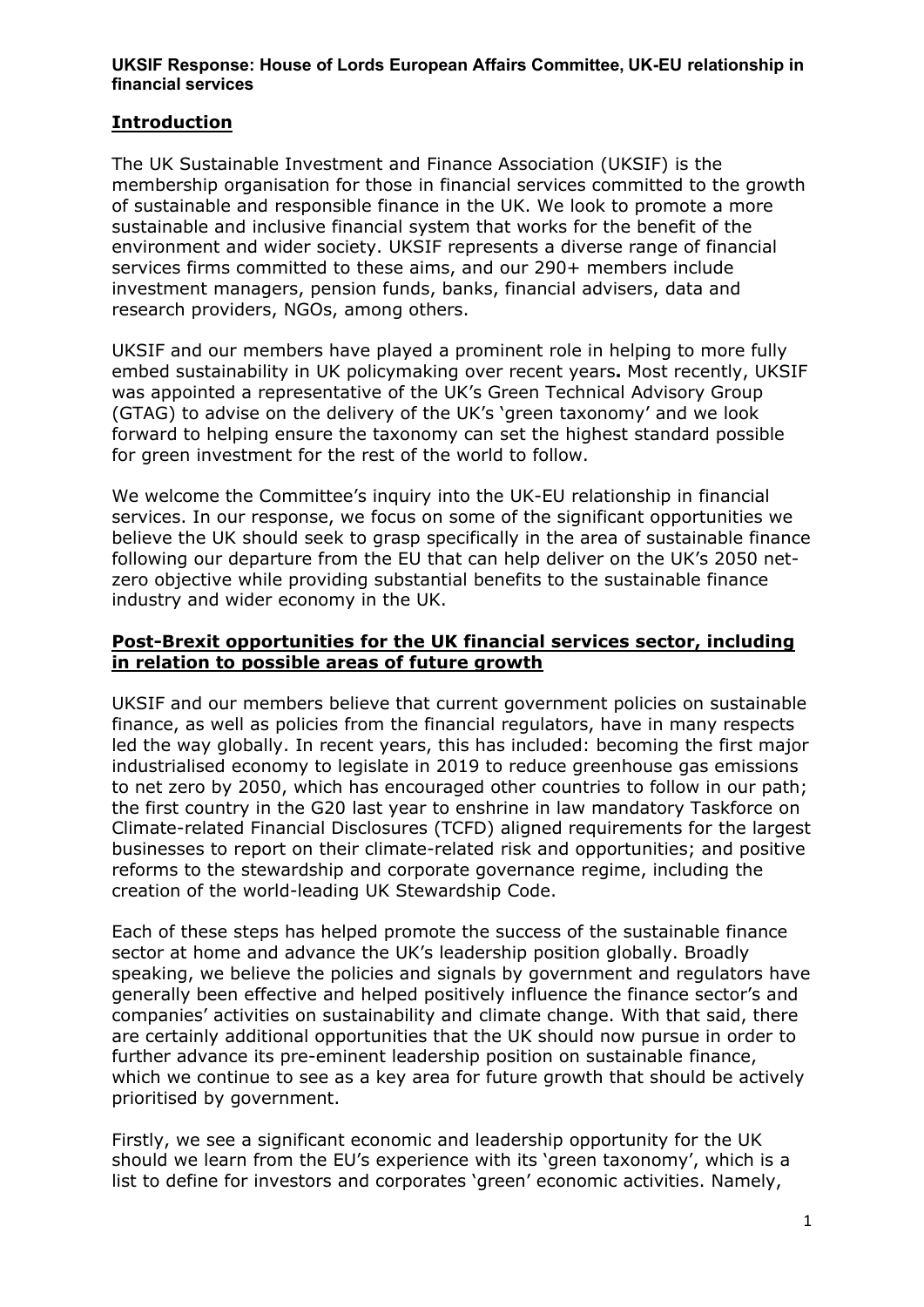this means the UK should adopt a different approach in regards to the inclusion of certain nuclear energy and natural gas activities in its taxonomy. The EU's decision to include these two energy sources has damaged the EU's credibility on sustainable finance, sparking protest from a number of EU Member States, the EU Commission's own advisory body on the taxonomy, the Platform on Sustainable Finance, many investors, civil society, and various experts from the scientific and academic communities. The UK government should look to avoid this repeat scenario, and implement a robust 'green taxonomy' that sets the highest standard possible for green investment for the rest of the world to follow and is purely based in science, rather than driven by political considerations and certain industry interests.

The 'green taxonomy' has always been intended primarily as a tool to define a list of sustainable economic activities for investors and companies, but unfortunately in Europe we have seen the taxonomy become a tool to shape countries' industrial and energy policies and as a result it has moved some way from being a science-based taxonomy. We believe nuclear and natural gas should only be considered as part of a separate "transitional environmental taxonomy" of activities with clear phase-out dates. This could incentivise the transition of the real economy, of which a very small part today can be considered sustainable. Companies and investors will be more likely to see the UK's taxonomy as leading the way should natural gas and nuclear be excluded, particularly the former given the need for countries to show they are committed to reducing their reliance on Russia's oil and gas imports in light of their invasion of Ukraine.

Secondly, strong and consistent regulations on the design and disclosure of sustainable funds in the UK could deliver notable opportunities for the UK's financial services sector. It would help boost the burgeoning market for green financial products in the UK, and importantly help savers make better informed investment decisions and ensure their environmental, social and governance (ESG) values are reflected in their investments.

The FCA's recently launched initiative on a new investment labels system will help consumers navigate the diverse range of sustainable investments in the market. It will ensure firms are held to account for their sustainability claims and we hope actively combat 'greenwashing'. A lack of common criteria defining what constitutes a sustainable investment has been a challenge historically, making it extremely hard for savers to compare different funds in the market and assess how these might align with their values.

In its initiative on the labels system, the regulator has seemingly learned some of the lessons from Europe's experience with the Sustainable Finance Disclosure Regulation (SFDR), which has not accounted sufficiently for transitioning investments. This proposed inclusion in the UK's labelling system recognises that many, many businesses will need to transition to more sustainable practices in the decades ahead and that this will be absolutely critical for the UK to meet its net-zero objective. The specific 'transitioning' category proposed by the regulator in the investment labels system would help consumers identify funds with strategies that aim to influence underlying assets towards meeting sustainability criteria over time, for instance through active stewardship and engagement.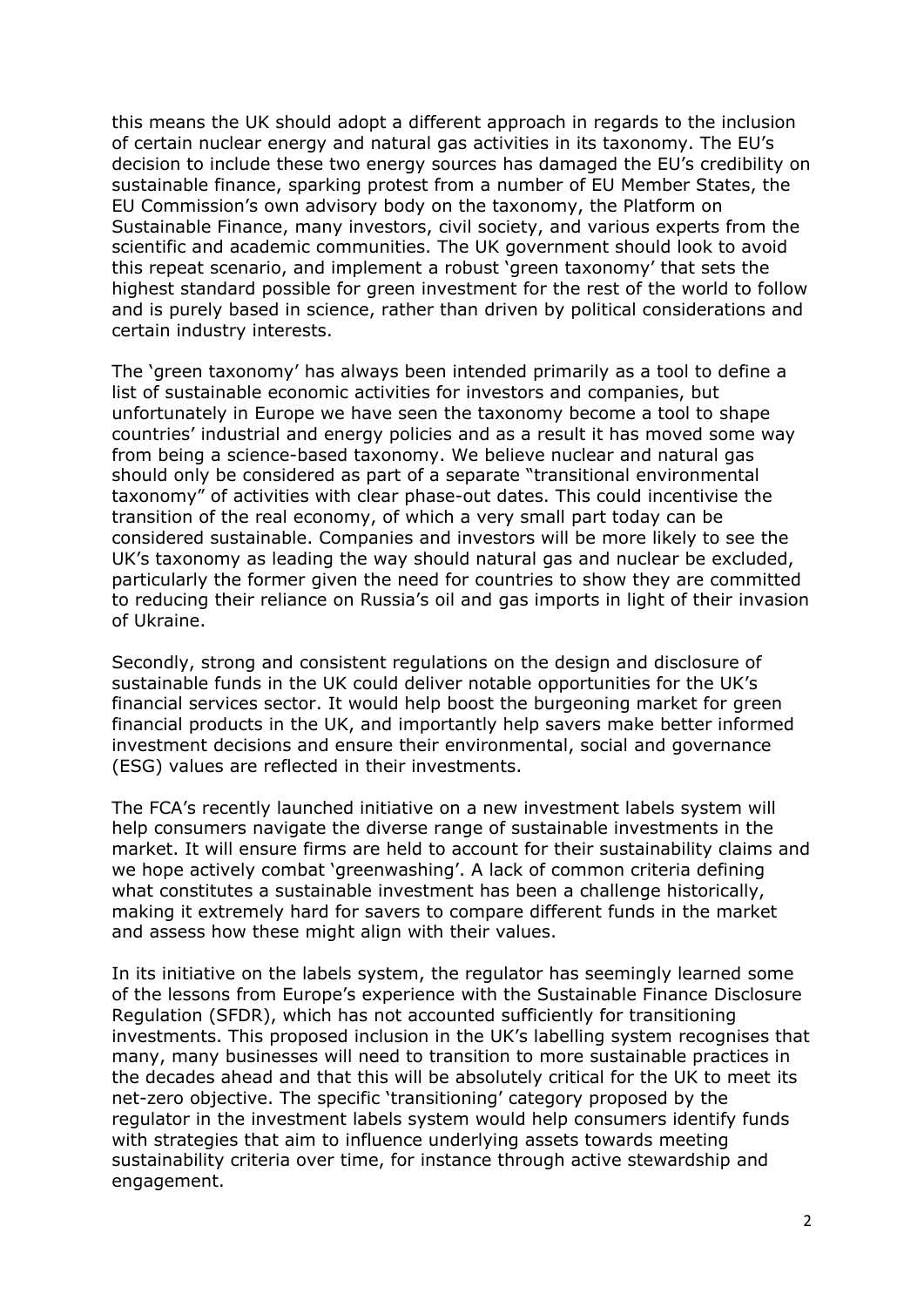## **UKSIF Response: House of Lords European Affairs Committee, UK-EU relationship in financial services**

We believe the minimum criteria for the UK's investment labels system will need to be sufficiently robust in order to further guard against 'greenwashing' risks. In the EU's SFDR, we have seen too many funds included in one of its main categories, 'Article 8' with many funds claiming to be 'Article 8' compliant despite possessing limited sustainable characteristics, posing risks for savers. We will need to ensure the integrity of the UK's system, so funds at the much lower end of the sustainability spectrum are not miscategorised as 'sustainable' for clients and savers here at home.

Finally, there are very considerable opportunities for the financial sector should the UK move much more rapidly towards becoming a nature-positive economy. A first step we would like to see for government to more comprehensively take forward the work of Professor Sir Partha's Dasgupta Review of the Economics of Biodiversity, conducted last year for HM Treasury.

A formal process should quickly be established for considering the implementation of the Review's findings into policymaking over time. A group of investors, regulators, civil society, and other groups could be convened for a series of discussions to consider recommendations for finance and business. We called for this action in a [letter](https://www.uksif.org/wp-content/uploads/2021/09/Letter-from-UKSIF-to-Chancellor-on-UK-leadership-on-biodiversity-29-September-2021-1.pdf) to the Chancellor of the Exchequer in September last year, believing that government should look to build off the momentum generated by the Review and seek to more explicitly integrate biodiversity risks and opportunities into financial services and companies' decision-making and its own policymaking.

We also would like the UK to play a prominent leadership role in supporting the work of the Taskforce on Nature-related Financial Disclosures (this aims to provide a clear nature related financial risk framework to encourage better corporate disclosure and redirect financial flows towards nature-positive outcomes), including encouraging a broader group of countries, such as the G20, to engage with the TNFD and endorse its work. This would build momentum off the G7's endorsement last summer of the Taskforce, which UKSIF and investors strongly welcomed.

Finally, we support the calls for a 'Global Goal for Nature' that is nature positive and based around the objective of reversing biodiversity loss by 2030, and would like the UK to play an active role in the adoption of this 'Global Goal,' and the objective of making all financial flows consistent with this Goal, in the upcoming Post 2020 Global Biodiversity Framework that we hope will be finalised at COP15 in China later this year. Collectively, these actions would form part of a more effective response from government to the Review's findings, and signal the UK's intention to adopt leadership and real ambition on biodiversity. **Prospects for, and the potential impact of, any UK-EU divergence on financial services - particularly regulatory divergence, as well as UK agreements with other partners**

Broadly speaking, we support as much consistency as is possible between the UK and EU's sustainable finance regulations which will be valuable for our members serving clients across Europe, but this should not come at the expense of implementing robust, world-leading regulations here at home. Some